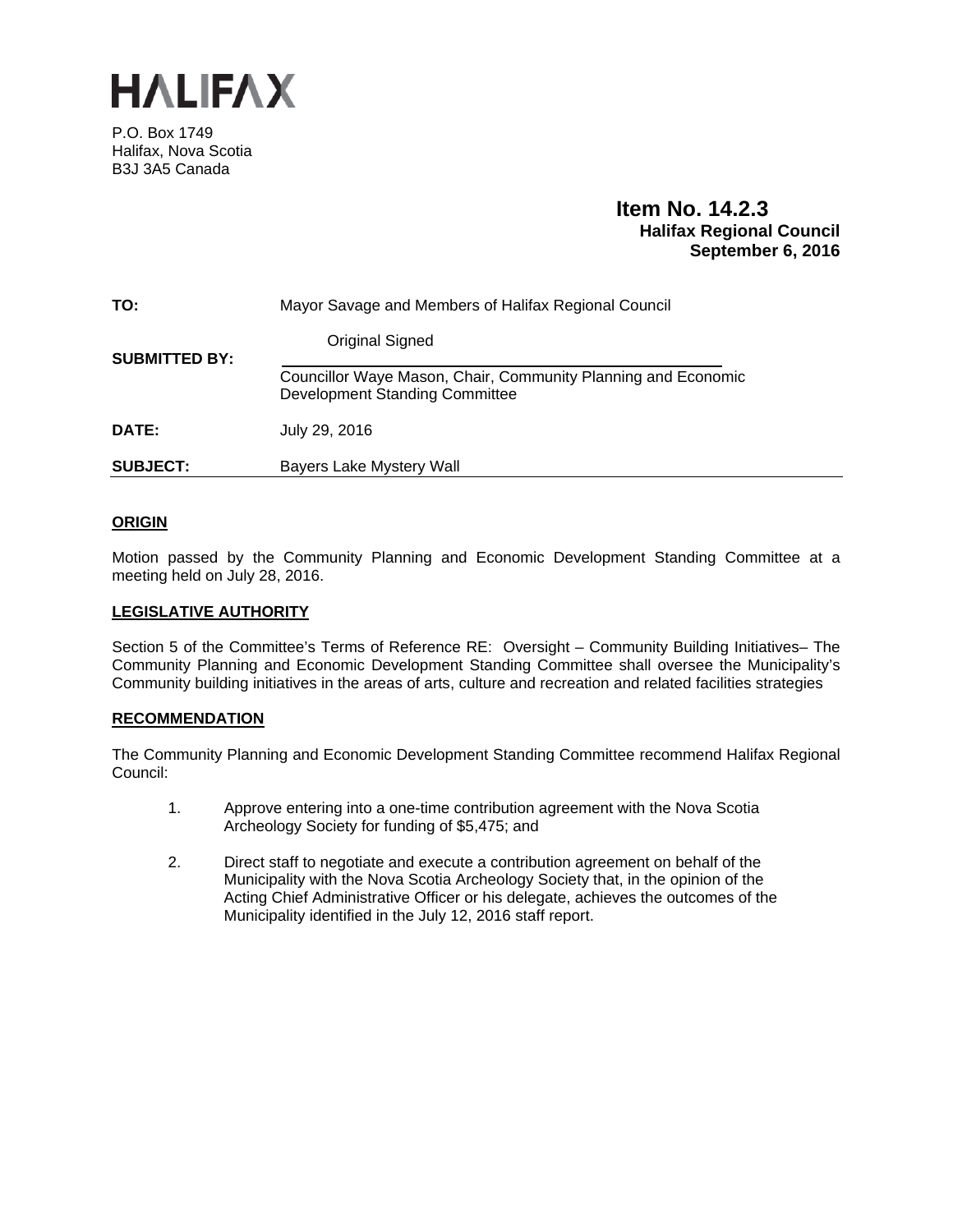#### **BACKGROUND**

A staff report was submitted and considered at the July 28, 2016 meeting of the Community Planning and Economic Development Standing Committee.

#### **DISCUSSION**

The Committee endorsed the staff recommendation as noted.

#### **FINANCIAL IMPLICATIONS**

The attached staff report addresses financial implications.

#### **RISK CONSIDERATION**

The attached staff report addresses risk considerations.

#### **COMMUNITY ENGAGEMENT**

The Community Planning and Economic Development Standing Committee is a Committee of Regional Council comprised of six Councillors. The meetings are open to the public and the Committee's agendas, minutes, and reports can be viewed at Halifax.ca.

#### **ENVIRONMENTAL IMPLICATIONS**

None.

## **ALTERNATIVES**

The Committee did not provide alternatives.

#### **ATTACHMENTS**

Attachment 1: Staff report dated July 12, 2016.

A copy of this report can be obtained online at http://www.halifax.ca/council/agendasc/cagenda.php then choose the appropriate meeting date, or by contacting the Office of the Municipal Clerk at 902.490.4210, or Fax 902.490.4208.

Report Prepared by: Sheilagh Edmonds, Legislative Assistant, Municipal Clerk's Office 902.490.6520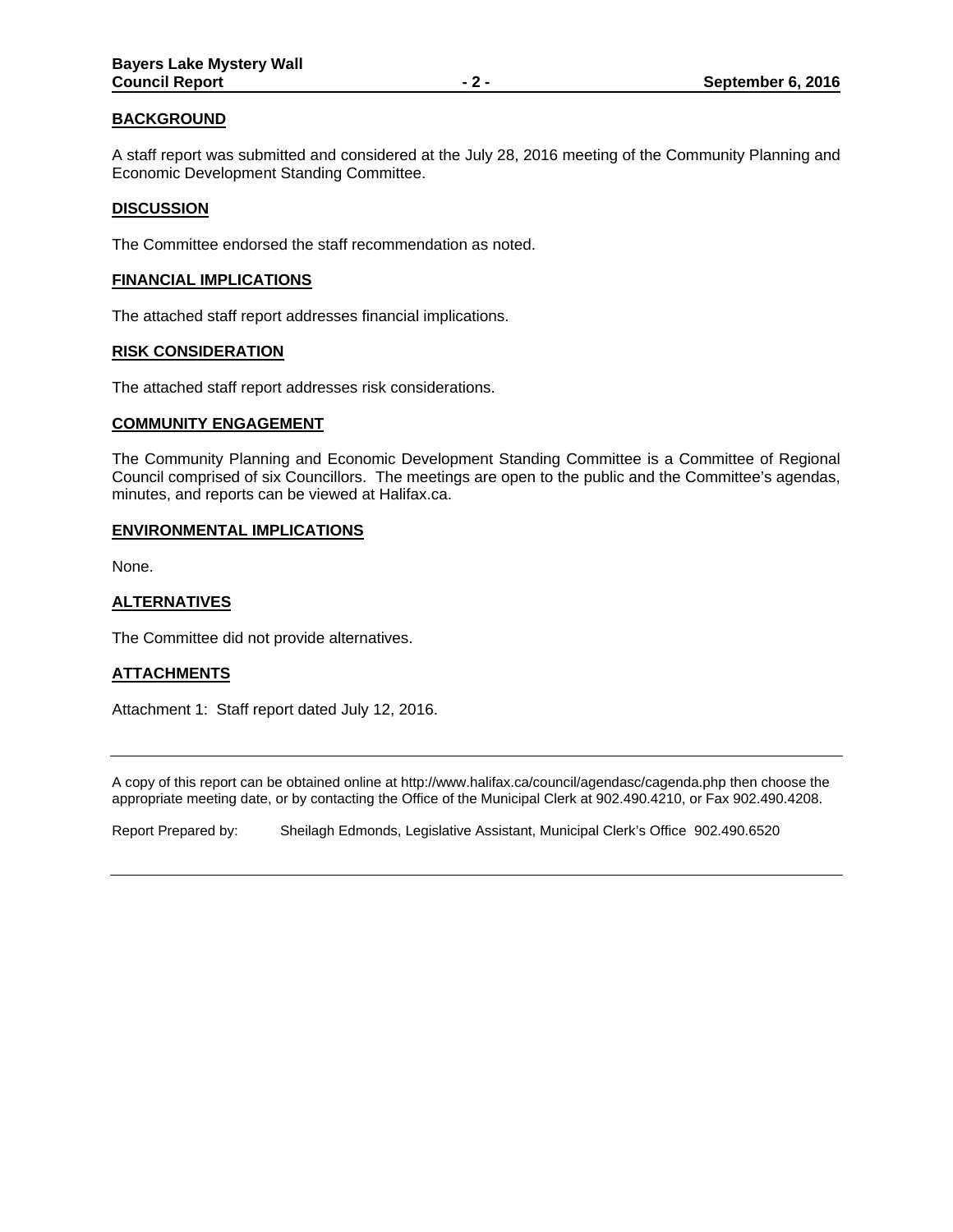## **ATTACHMENT 1**



P.O. Box 1749 Halifax, Nova Scotia B3J 3A5 Canada

#### **Item No. Community Planning and Economic Development Standing Committee July 28, 2016**

| TO:                  | Chair and Members, Community Planning and Economic Development<br><b>Standing Committee</b> |
|----------------------|---------------------------------------------------------------------------------------------|
| <b>SUBMITTED BY:</b> | Original Signed by:                                                                         |
|                      | Brad Anguish, Director, Parks and Recreation                                                |
| DATE:                | July 12, 2016                                                                               |
| <b>SUBJECT:</b>      | Bayers Lake Mystery Wall                                                                    |

## **ORIGIN**

• October 21, 2014 motion of Halifax Regional Council:

MOVED by Councillor Rankin, seconded by Councillor Whitman, that Regional Council request a staff report on the possibility of HRM staff working with the Nova Scotia Archaeology Society in developing a short term plan and long term plan to protect and stabilize the Bayers Lake Historical (Mystery Wall) site so that the history is saved and can be shared for future generations. **Motion Put and Passed**

- March 10, 2015 Information Report to Halifax Regional Council
- Proposal from the Nova Scotia Archeology Society dated April 2, 2016 requesting partnership funding

## **LEGISLATIVE AUTHORITY**

- *Halifax Regional Municipality Charter*, Section 61(3), Powers of Municipality Regarding Property, The property vested in the Municipality, absolutely or in trust, is under the exclusive management and control of the Council, unless an Act of the Legislature provides otherwise.
- *Nova Scotia Special Places Protection Act*
- Halifax Regional Municipal Planning Strategy policies:
	- o Cultural Landscapes and Scenic Views CH-13
	- o Cultural Heritage Conservation Standards and Guidelines CH-14
	- o Consideration of Mechanisms for Management of Heritage Resources CH-15

**….Recommendation on Page 2**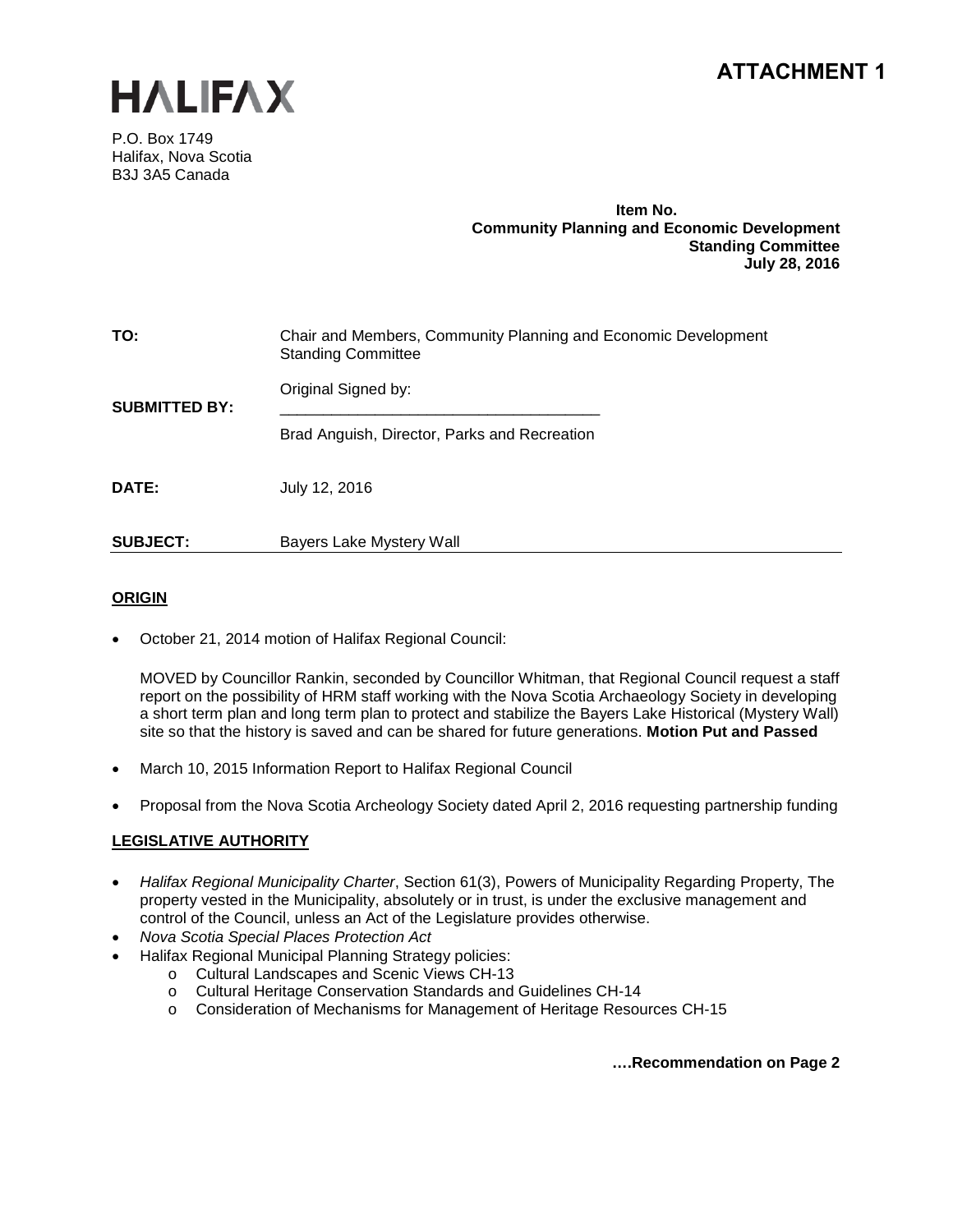#### **RECOMMENDATION**

It is recommended that the Community Planning and Economic Development Standing Committee recommend that Regional Council:

- 1) Approve entering into a one-time contribution agreement with the Nova Scotia Archeology Society for funding of \$5,475; and
- 2) Direct staff to negotiate and execute a contribution agreement on behalf of the Municipality with the Nova Scotia Archeology Society that, in the opinion of the Acting Chief Administrative Officer or his delegate, achieves the outcomes of the Municipality identified in this report.

#### **BACKGROUND**

The Mystery Wall is an archeological resource located on Municipal land in the Bayers Lake Business Park. It is informally called the "Mystery Wall" as its purpose, age and history are not known. While known to local residents, its presence was identified during the land surveys to establish the Bayers Lake Business Park in the 1990s. The Municipality conducted a Level I Archeological Assessment in 2010 in order that the extent of the resource was known so that it would not be mistakenly developed for Business Park purposes. The Municipality has cooperated with the Province of Nova Scotia under the *Special Places Protection Act* to protect the area until additional work can be conducted to determine its significance.

Halifax Trails.ca refer to the area as, "The mystery walls of Bayers Lake, are just that; a mystery. Educated guesses say they were likely built during the early settlement of Halifax, in the late 1700`s or early 1800s. The most likely theories are that they were either used as a defensive structure for the back end of Halifax, a military supply depot, or as a training ground for the siege of Fortress Louisbourg." The walls were only discovered in the 1980's when development in the area took place.

The Nova Scotia Archaeology Society (NSAS) approached the area Councillor to discuss possibilities for further exploration, interpretation and protection of the asset. Subsequently, Regional Council requested a staff report on the possibility of HRM staff working with the Nova Scotia Archaeology Society in developing a short term plan and long term plan to protect and stabilize the Bayers Lake Historical (Mystery Wall) site. An information report was presented to Regional Council on March 10, 2015 which subsequently resulted in a proposal being submitted to HRM on April 2, 2016 from the Nova Scotia Archeology Society.

#### **DISCUSSION**

#### **Proposal**

The proposal asks for support from Regional Council to assist in the funding of a X-Ray Fluorescence (pXRF) system in order to analyze soil chemistry in and around the site. The total cost of the rental is estimated at \$7,475 (\$6500 + HST), of which the Society has received a donation of \$2,000 from Saint Mary's University. The Society is requesting \$5,475 from HRM to complete the project. The project will be carried out by Society volunteers and Archeology students from Saint Mary's University, led by Archeologist, Dr. Jonathon Fowler.

#### Information Sharing

The key deliverable of this work and the benefit for the Municipality is information. The Society's proposal states that, "Data products will be the property of HRM, the Principle Investigator (Dr. Jonathan Fowler, representing Saint Mary's University), the Nova Scotia Archaeology Society, and the regulatory authority (the Nova Scotia Department of Communities, Culture and Heritage). The research will be conducted under a Heritage Research Permit in accordance with the provisions of the *Special Places Protection Act*. A summary of the research method, results, and interpretation, with precise geospatial referencing, will be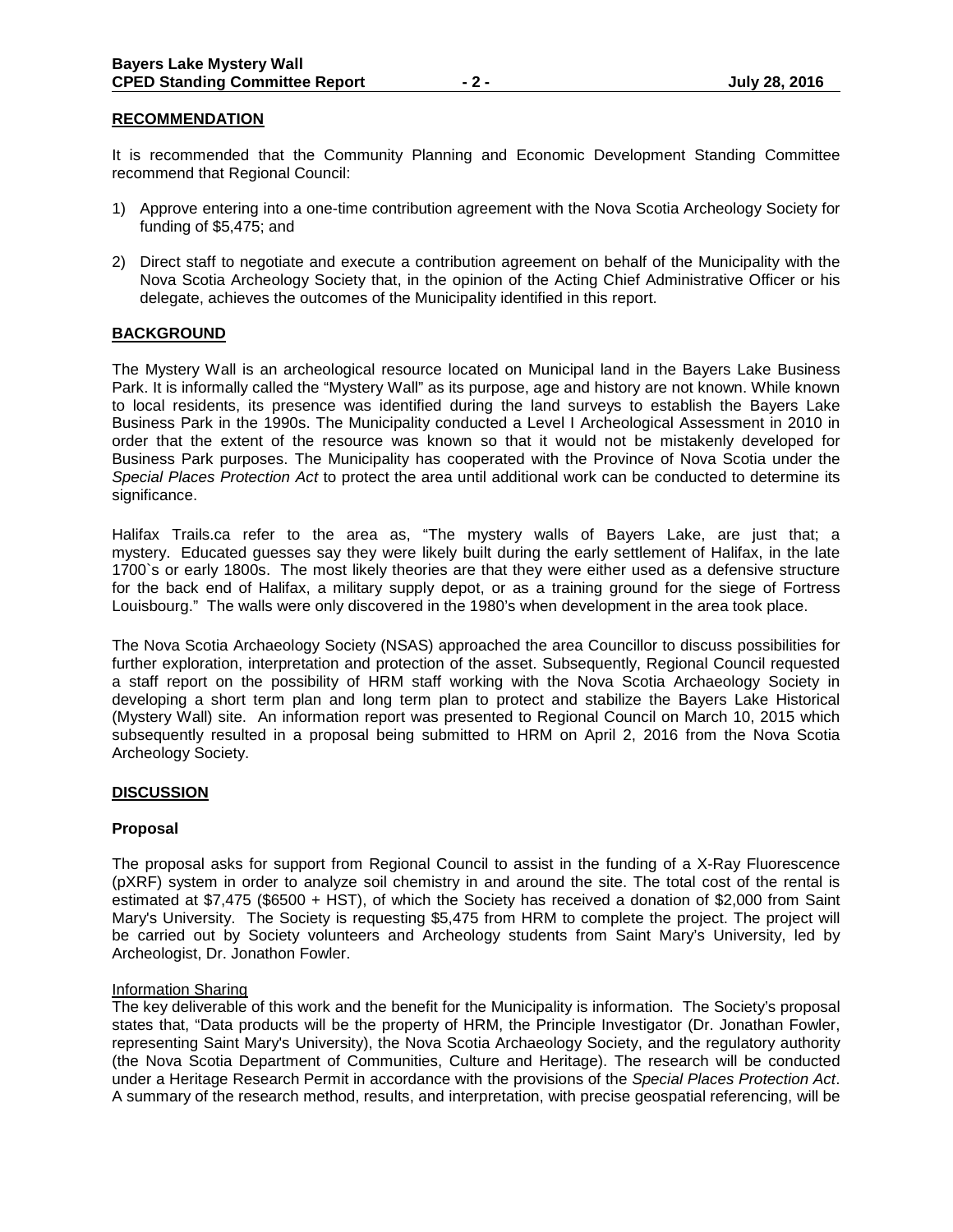included in this report, digital and print copies of which will be supplied to HRM staff within six months of completing of research. Media engagement and public outreach will be undertaken in co-ordination with HRM staff."

#### **Timeline**

The Nova Scotia Archeology Society indicates that the work would be completed in either the spring or the fall of 2016 when vegetation on the site is at its lowest growth. Saint Mary's University and the Nova Scotia Archaeology Society would have a professional team on site with the pXRF. The Society estimates two days of fieldwork to collect sufficient samples to characterize the five-sided structure and its immediate surroundings. In co-ordination with stakeholders, the Society anticipates a significant opportunity for public education and outreach (e.g. site tour, workshop/symposium, media outreach).

## **Community Grants Program**

The Community Grants Program could accommodate the level and type of funding requested by Nova Scotia Archeology Society. HRM's current Community Grants Program provides for program grants in the amount of \$5,000 and capital grants up to a maximum of \$25,000. The Nova Scotia Archeology Society request could be considered under the current guideline; however, the application window for the 2016 program closed just prior to the proposal being received. Due to the need to complete the work during the spring or fall months, forwarding the proposal for consideration during the 2017 Community Grants Program would result in the work having to be delayed until the fall of 2017.

The site draws a high degree of public interest, and the proposal provides an opportunity for HRM to obtain information and expertise from the Nova Scotia Archeology Society that does not exist corporately. That data can be used by HRM to supplement the information collected through the Halifax Green Network, as the site would be considered a cultural landscape. Through the provision of the funding, HRM could ensure that access to the data collected is available to HRM. Therefore, it is recommended that Regional Council approve provision of funding to the Nova Scotia Archeology Society and direct staff to enter into a contribution agreement with the Society for the provision of the funding.

#### **FINANCIAL IMPLICATIONS**

Funding for the contribution in the amount of \$5,475 would be able to be accommodated within the Parks & Recreation Operating Budget, Account C705 8004.

#### **RISK CONSIDERATION**

No significant risk is associated with the recommendation of this report in consideration of hazard, finance or operations. The requirement for a contribution agreement for the provision of the funding would ensure HRM is able to ensure the funding is used for the purpose as requested and receives the data collected through the project.

#### **COMMUNITY ENGAGEMENT**

The Nova Scotia Archeology Society is a registered non-profit organisation representing citizens interested in the study and promotion of archeology, particularly as it relates to the cultures of all Nova Scotia.

#### **ENVIRONMENTAL IMPLICATIONS**

Based on information presented by the Nova Scotia Archeology Society it is not anticipated that the proposed methodology of the site investigation using X-Ray Fluorescence (pXRF) system to determine soil chemistry in and around the site will create any negative environmental impact on this parcel. The site investigation will not require removal of existing vegetation, excavation or other form of the site disturbance.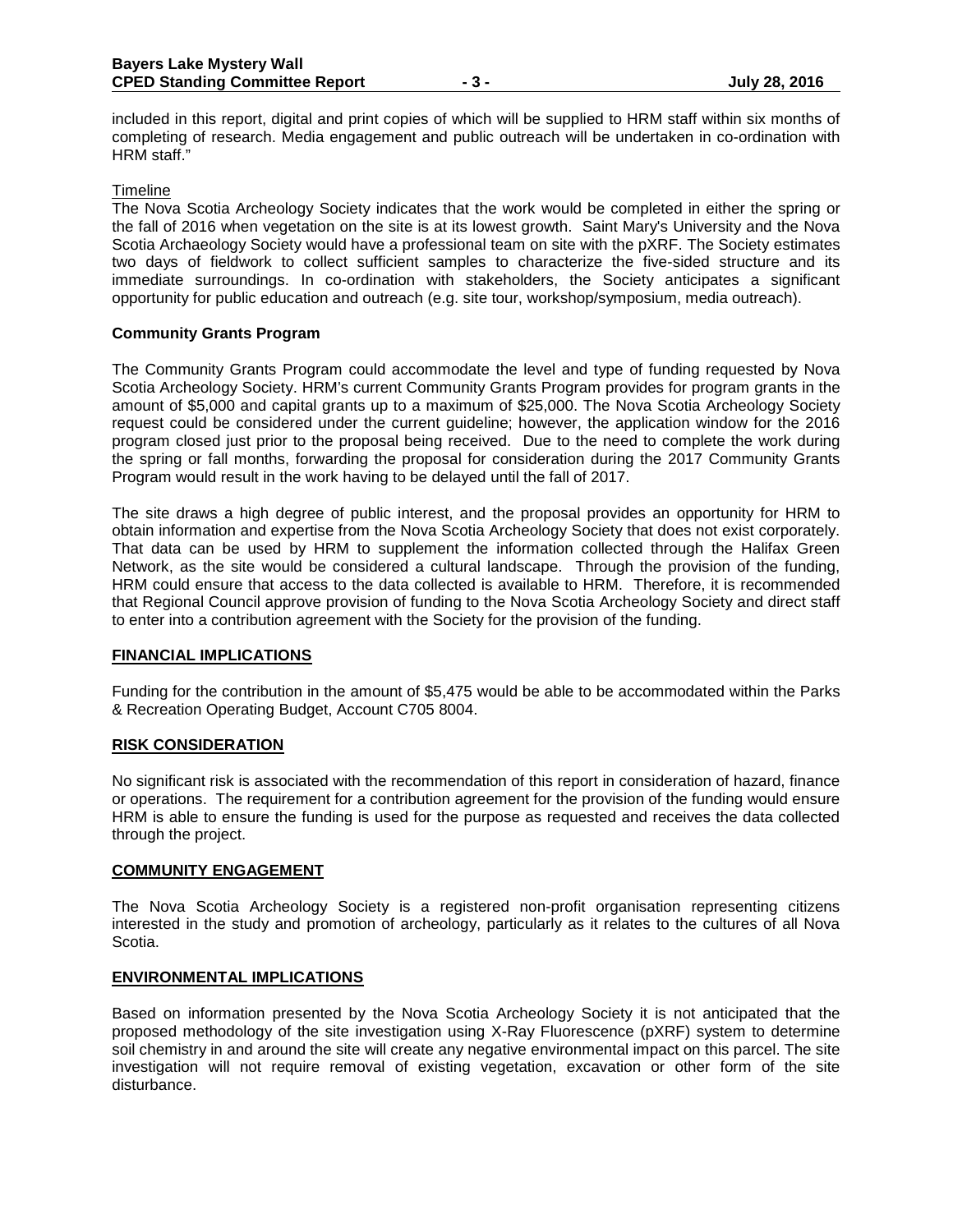#### **ALTERNATIVES**

- Alternative 1: Regional Council may choose to not approve provision of funding to the Nova Scotia Archeology Society.
- Alternative 2: Regional Council may choose to direct that a decision on the Nova Scotia Archeology Society proposal be deferred and the proposal be considered as an application to the 2017 Community Grants Program.

#### **ATTACHMENTS**

Attachment 1 Bayers Lake Historical Site 2016 Research Proposal dated April 2, 2016 \_\_\_\_\_\_\_\_\_\_\_\_\_\_\_\_\_\_\_\_\_\_\_\_\_\_\_\_\_\_\_\_\_\_\_\_\_\_\_\_\_\_\_\_\_\_\_\_\_\_\_\_\_\_\_\_\_\_\_\_\_\_\_\_\_\_\_\_\_

A copy of this report can be obtained online at http://www.halifax.ca/commcoun/index.php then choose the appropriate Community Council and meeting date, or by contacting the Office of the Municipal Clerk at 902.490.4210, or Fax 902.490.4208.

| Report Prepared by:<br>902.490.4833 | Betty Lou Killen A/Manager Policy and Planning, Parks and Recreation                  |
|-------------------------------------|---------------------------------------------------------------------------------------|
|                                     | Original Signed by:                                                                   |
| Report Approved by:                 |                                                                                       |
|                                     | Denise Schofield, Manager, Program Support, Parks and Recreation<br>902.490.6252      |
| Financial Approval by:              | Original Signed by:                                                                   |
|                                     | Amanda Whitewood, Director of Finance and Information Technology/CFO,<br>902.490.6308 |
|                                     |                                                                                       |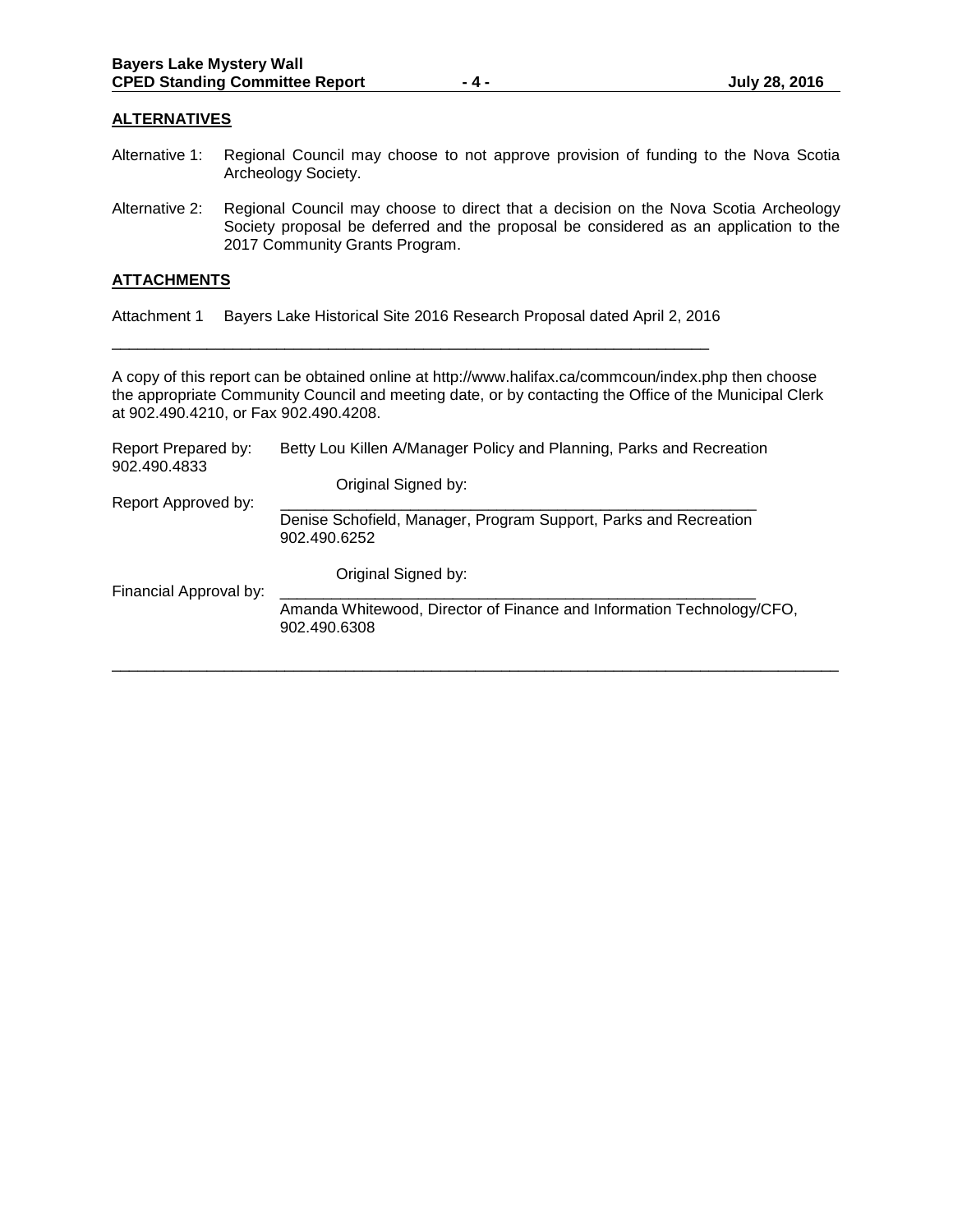# Attachment 1

# Bayers Lake Historical Site 2016 Research Proposal

02 April 2016

## **Request**

Recommend the Nova Scotia Archaeology Society explore the Bayers Lake Historical Site with a portable X-Ray Fluorescence (pXRF) system in order to analyze soil chemistry in and around the site.

## **Methodology**

The pXRF provides a fast, non-destructive analytical method for the analysis of elemental composition in a wide range of samples, with microscopic spatial resolution. In the context of soil science and archaeology, pXRF technology has been used successfully to detect archaeological sites (e.g. Hayes 2013; Oonk 2009; Shackley 2011) and delineate site features and activity areas based on remnant chemical signatures (e.g. Coronel et al 2014; Derham et al. 2013; Gauss et al. 213; Nowaczinski et al. 2012). To our knowledge, this would be the first time the equipment has been employed in archaeological research in Nova Scotia. The work will be supervised by Dr. Jonathan Fowler, Associate Professor of Archaeology at Saint Mary's University and President of The Nova Scotia Archaeology Society. The proposed research will be conducted under a Heritage Research Permit from the Nova Scotia Department of Communities, Culture and Heritage and in accordance with the provisions of the Special Places Protection Act.

Unlike archaeological excavation, pXRF survey is practically non-intrusive. Sampling requires the operator to temporarily remove the sod layer and/or leaf litter to expose the surface of the soil. The soil surface is scanned with the devise and the process is repeated. We propose to collect several dozen samples from soils within and surrounding the five-sided structure. Precise geospatial data for each sample location will be recorded with a total station. The resulting soil chemistry data, when compared with the archaeological literature, holds the potential to offer new insights into the nature of former human activities at the site, and will provide a baseline for future archaeological research.

## **Work Schedule**

During May-June 2016, Saint Mary's University and the Nova Scotia Archaeology Society will have a professional team on site with the pXRF. We anticipate two days of fieldwork to collect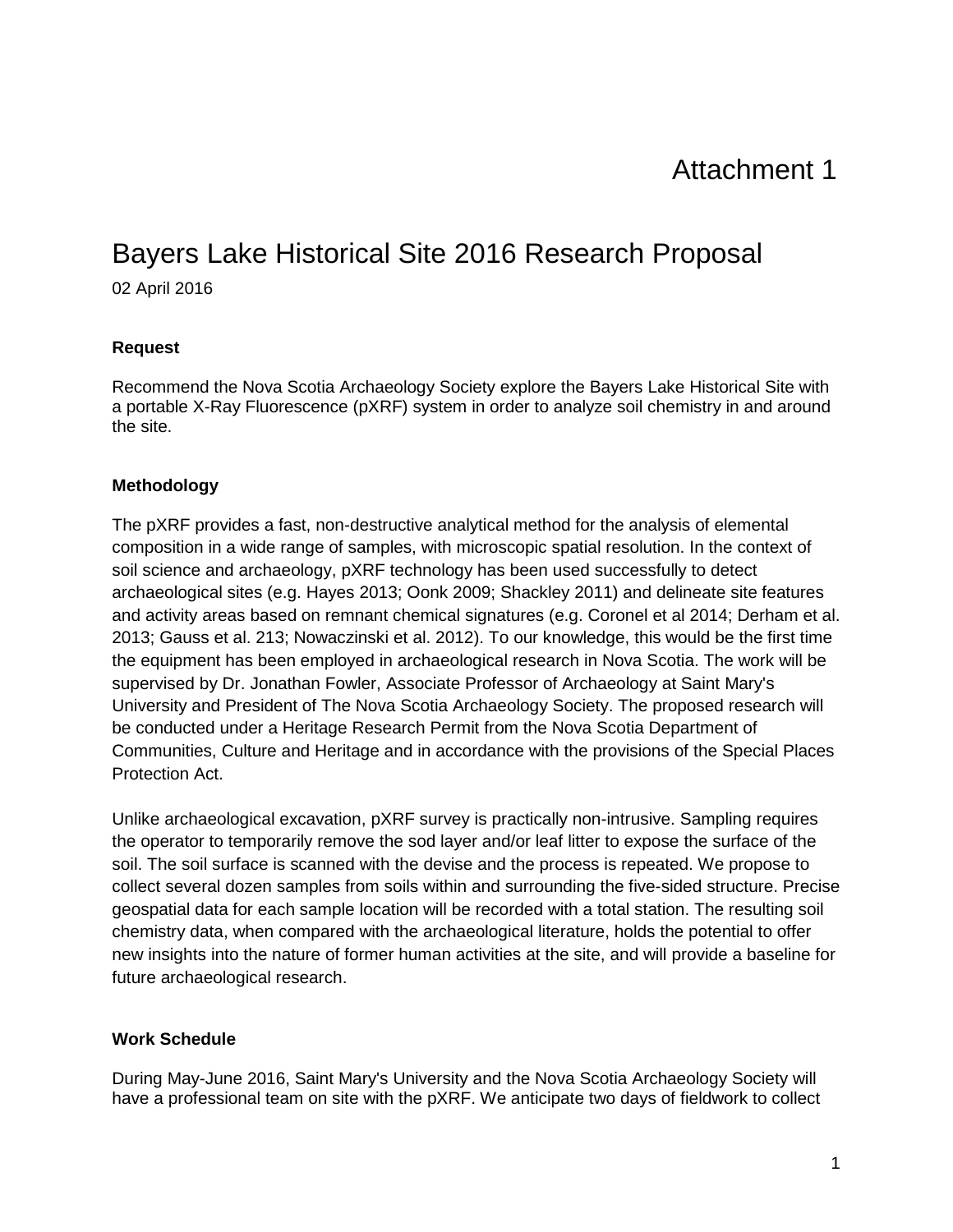sufficient samples to characterize the five-sided structure and its immediate surroundings. In coordination with stakeholders, we anticipate a significant opportunity for public education and outreach (e.g. site tour, workshop/symposium, media outreach).

## **Contributions**

The cost of the 2016 research project on the Bayers Lake History site will consist of volunteer members of the Nova Scotia Archaeology Society and Archaeology students. The pXRF will be rented from Elemental Controls of Mississauga, ON by Saint Mary's University. The total cost of the rental is \$7,475 (\$6500 + HST), of which Saint Mary's has already donated \$2,000. We are asking for \$5,475 to complete the project.

## **Information Sharing**

Data products will be the property of HRM, the Principle Investigator (Dr. Jonathan Fowler, representing Saint Mary's University), The Nova Scotia Archaeology Society, and the regulatory authority (the Nova Scotia Department of Communities, Culture and Heritage). The research will be conducted under a Heritage Research Permit in accordance with the provisions of the Special Places Protection Act. A summary of the research method, results, and interpretation, with precise geospatial referencing, will be included in this report, digital and print copies of which will be supplied to HRM staff within six months of the completion of research. Media engagement and public outreach will be undertaken in co-ordination with HRM staff.

## **Principal Investigator Contact**

Dr. Jonathan Fowler Associate Professor of Anthropology (Archaeology) Saint Mary's University President, Nova Scotia Archaeology Society 2015-16 (902) 478-1896 jonathan.fowler@smu.ca fowler@ns.sympatico.ca

## **References**

Coronel, Eric G., Daniel A. Bair, Clifford T. Brown, and Richard E. Terry. "Utility and limitations of portable X-ray fluorescence and field laboratory conditions on the geochemical analysis of soils and floors at areas of known human activities." *Soil Science* 179, no. 5 (2014): 258-271.

Derham, B., R. Doonan, Y. Lolos, A. Sarris, and R. E. Jones. "Integrating geochemical survey, ethnography and organic residue analysis to identify and understand areas of foodstuff processing." In: Voutsaki, S. and Valamoti, S. (eds.) Diet, Economy and Society in the Ancient Greek World: Proceedings of the International Conference Held at the Netherlands Institute at Athens on 22-24 March 2010. (2013): 47-54.